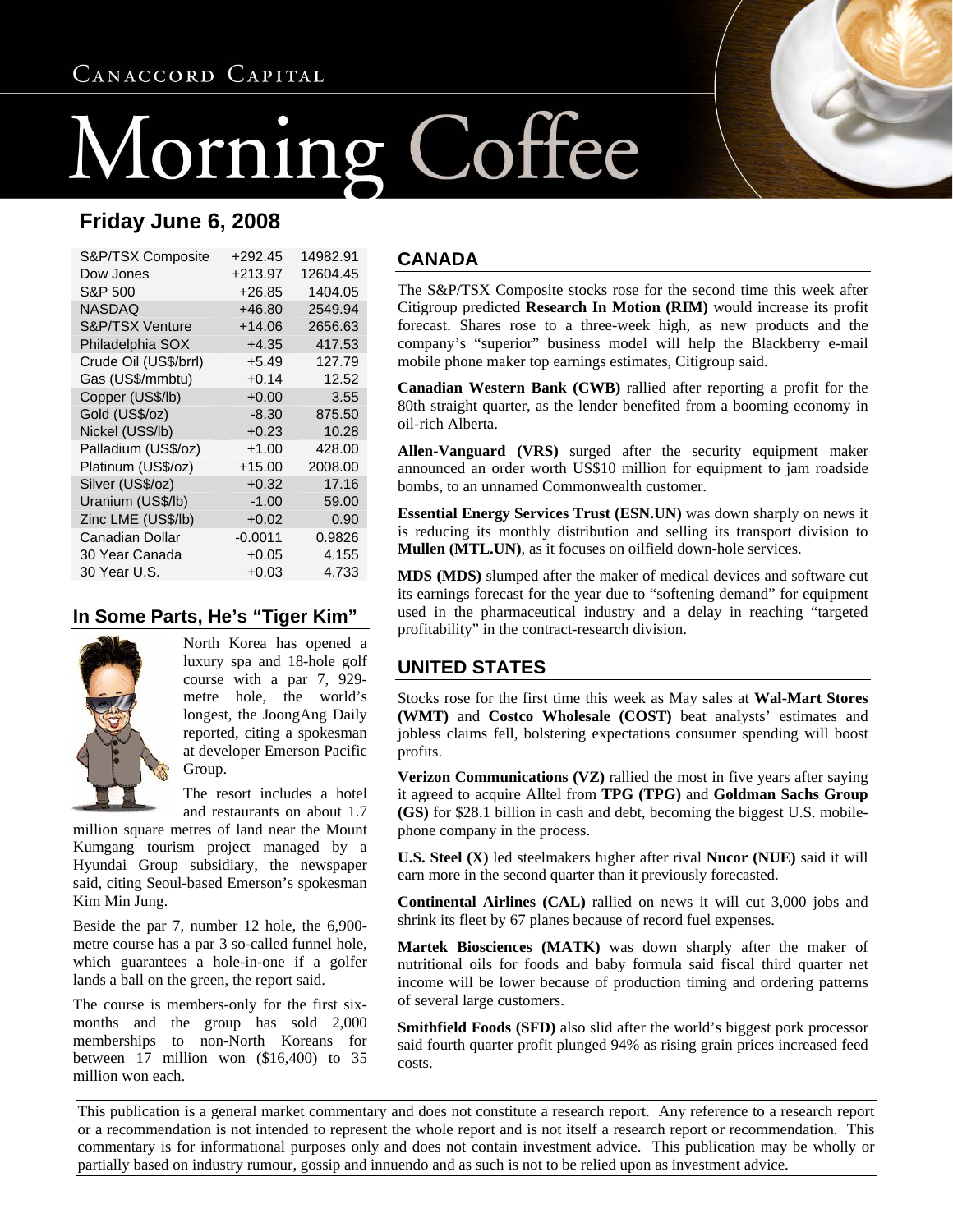# $\overline{C}$   $\overline{C}$   $\overline{C}$  – Canadian and U.S. Comments for Friday June 6, 2008  $\overline{C}$  2 lorning

#### **ECON 101**

**CANADIAN Data Today:** This morning, the **Unemployment Rate** (May) is expected to remain at 6.1%, while the Net **Change in Employment** (May) should come in at 10.0K, compared to 19.2K the previous month.

**U.S. Data Today:** This morning, the **Unemployment Rate** (May) is expected to rise to 5.1% from 5.0% the previous month. **Non-Farm Payrolls** (May) should fall by 60K, after losing 20K the previous month, while **Manufacturing Payrolls** (May) should fall by 40K, after 46K before that.

**Average Hourly Earnings** (May) are expected to rise by 0.2% over the previous month, while **Average Weekly Hours** (May) should remain at 33.7.

# **MARKET MOVERS**

*Technical Indicators:* 

|                  | TSX        | TSX-V      | <b>NYSE</b> | <b>NASDAQ</b> | AMEX       |
|------------------|------------|------------|-------------|---------------|------------|
| Advancers        | 933        | 549        | 2486        | 2111          | 780        |
| <b>Decliners</b> | <u>617</u> | <u>518</u> | 650         | 721           | <u>339</u> |
| Net              | +316       | $+31$      | +1836       | +1390         | +441       |

#### *Notable 52-Week Highs:*

| Augusta Resource                   | <b>AZC</b> | \$4.70  | Ivanhoe Energy                  | ΙE         | \$3.15   |
|------------------------------------|------------|---------|---------------------------------|------------|----------|
| <b>Bombardier</b>                  | BBD.B      | \$8.97  | Inter Pipeline Fund             | IPL.UN     | \$10.15  |
| <b>Burmis Energy</b>               | <b>BME</b> | \$4.86  | Lassonde Industries             | LAS.A      | \$46.25  |
| <b>Baytex Energy Trust</b>         | BTE.UN     | \$31.83 | Potash Corp. of Saskatchewan    | <b>POT</b> | \$223.14 |
| <b>Calfrac Well Services</b>       | <b>CFW</b> | \$29.39 | Aberdeen SCOTS Trust            | SCO.UN     | \$22.24  |
| Celtic Exploration                 | <b>CLT</b> | \$19.75 | <b>Storm Exploration</b>        | <b>SEO</b> | \$16.55  |
| <b>Cline Mining</b>                | <b>CMK</b> | \$2.32  | <b>Canadian Superior Energy</b> | <b>SNG</b> | \$4.36   |
| <b>Crescent Point Energy Trust</b> | CPG.UN     | \$39.24 | <b>SCITI Total Return Trust</b> | STF.UN     | \$10.66  |
| Duvernay Oil                       | <b>DDV</b> | \$59.30 | Timminco                        | TIM        | \$35.69  |
| Delphi Energy                      | DEE.       | \$3.15  | Molson Coors Canada             | TPX.B      | \$60.32  |
| Emera                              | <b>EMA</b> | \$23.40 |                                 |            |          |

#### *Notable 52-Week Lows:*

| AutoCanada Income Fund           | ACQ.UN     | \$<br>6.40 |
|----------------------------------|------------|------------|
| Automodular                      | AM         | \$<br>1.35 |
| Anatolia Minerals                | <b>ANO</b> | \$<br>3.13 |
| Brascan Adjustable Rate Tr. I    | BAO.UN     | \$<br>1.16 |
| <b>Breakwater Resources</b>      | <b>BWR</b> | \$<br>0.57 |
| Cascades                         | CAS        | \$<br>6.59 |
| <b>Crew Gold</b>                 | CRU        | \$<br>1.30 |
| DPF India Opportunities Fund     | DPF.UN     | 7.29<br>\$ |
| <b>Essential Energy Services</b> | ESN.UN     | \$<br>2.80 |
| <b>FairWest Energy</b>           | <b>FEC</b> | 0.11<br>\$ |
| <b>Forbes Energy Services</b>    | <b>FRB</b> | \$<br>6.40 |
| Far West Mining                  | <b>FWM</b> | \$<br>3.02 |
| Guardian Capital Group           | GCG        | \$<br>8.46 |
| Guyana Goldfields                | GUY        | \$<br>4.16 |
| AirlQ                            | IQ         | \$<br>0.04 |

| <b>InStorage REIT</b>              | <b>IS.UN</b> | \$<br>4.46 |
|------------------------------------|--------------|------------|
| <b>Kingsway Financial Services</b> | <b>KFS</b>   | 8.90<br>\$ |
| <b>Liberty Mines</b>               | LBE          | \$<br>0.63 |
| <b>Linear Metals</b>               | <b>LRM</b>   | 0.70<br>\$ |
| Marathon PGM                       | <b>MAR</b>   | \$<br>3.26 |
| <b>Metallic Ventures Gold</b>      | MVG          | \$<br>1.42 |
| Novadaq Technologies               | <b>NDQ</b>   | \$<br>2.85 |
| Noranda Income Fund                | NIF.UN       | \$<br>8.04 |
| <b>Polaris Minerals</b>            | PLS          | \$<br>6.50 |
| Pethealth                          | <b>PTZ</b>   | \$<br>1.49 |
| Saxon Financial                    | <b>SFI</b>   | \$14.00    |
| San Anton Resource                 | <b>SNN</b>   | 0.28<br>S  |
| Sterling Shoes Income Fund         | SSI.UN       | \$10.29    |
| Zi Corp.                           | ZIC          | 0.39<br>\$ |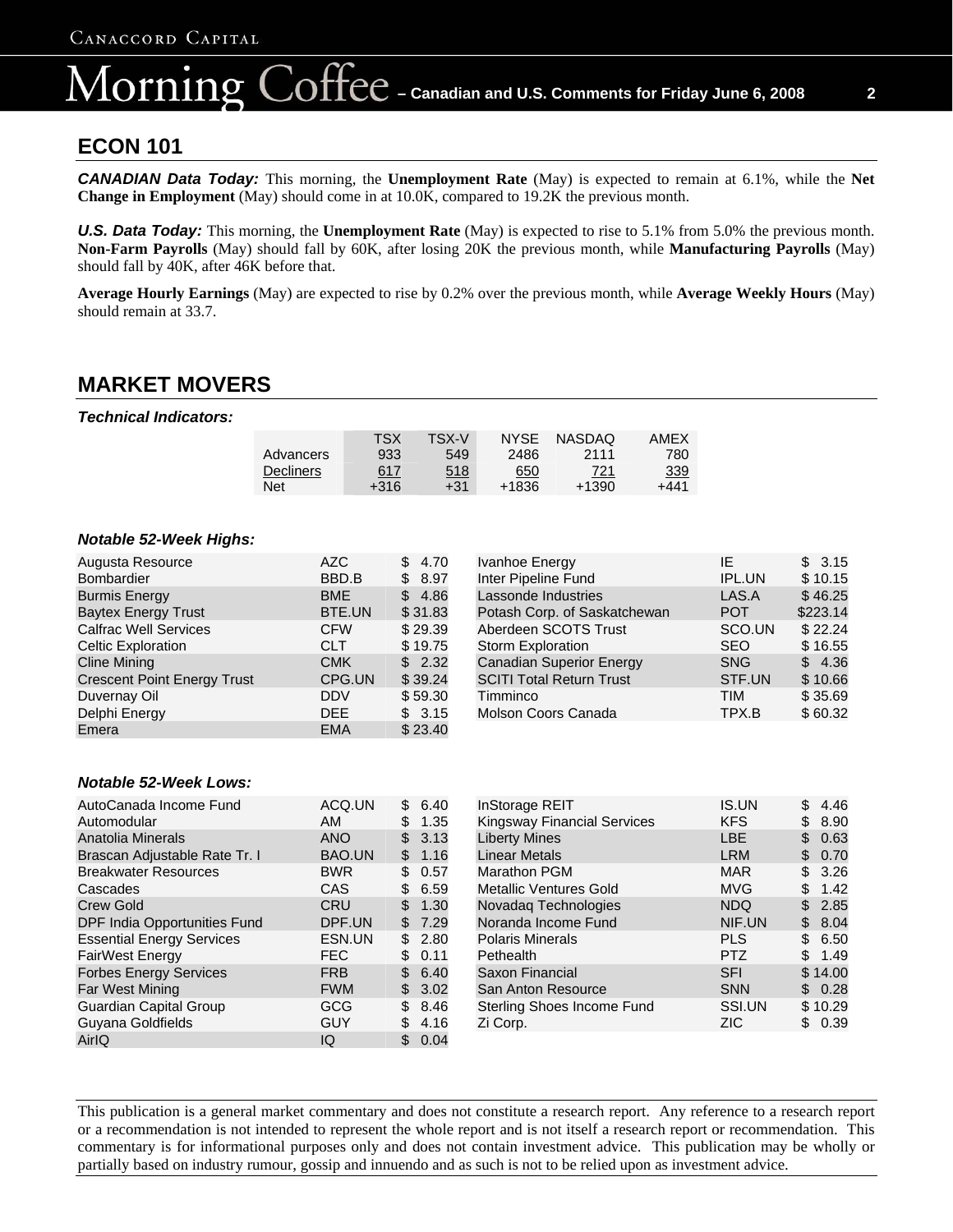# lorning

# **CANADIAN EQUITIES OF INTEREST**

*Listed Alphabetically by Symbol*

#### **S&P/TSX Composite (TSX : 14982.91), Net Change: 292.45, % Change: 1.99%**

*If they don't let you in, there's always the Emperors' Club.* The TSX and S&P rebalance their namesake Composite Index on a quarterly basis to properly represent the largest and most liquid stocks on the TSX. The next rebalancing is to be implemented on June 20, after market. Analysts and traders are beginning the guessing game as to which companies will be added and deleted from the index. This has the ability to cause major inflows and outflows of the specified stocks. One global brokerage firm suggested four "higher probability" additions to the S&P/TSX Composite. The strategist expects S&P to announce the additions/deletions on or about June 13. His picks for likely inclusion are **Iteration Energy (ITX)**, **Birchcliff Energy (BIR)**, **Bankers Petroleum (BNK)** and **Crew Energy (CR)**. All four are Calgary-based oil and gas companies. The six stocks identified as deletion candidates are: **Breakwater Resources (BWR)**, **Crystallex International (KRY)**, **Allen-Vanguard (VRS)**, **Ballard Power Systems (BLDP)**, **Aastra Technologies (AAH)** and **Canwest Global Communications (CGS)**. Separately, TSX reported its May monthly trading statistics, which showed that trading value increased 5.3%, while the volume of shares traded declined 3.6%, on a year-over-year basis. Year to date, the value of shares traded is up 18.6%, while volume is up 4.6%. Financings, on the other hand, dropped 39% to \$14.4 billion on a year-to-date basis.

#### **Housing Sector**

*Not since the Bee Gees wondered "How Can You Mend a Broken Heart?" Marvin Gaye asked "What's Going On?" and Joe Cocker thought it was "High Time We Went."* Canadians home ownership is at its highest level since 1971, according to Statistics Canada, and owners have the soaring debt levels to prove it. It was also said that nearly 37% of mortgages sold between the fall of 2006 and fall of 2007 were 25-year amortizations or longer. A month ago, we read a Re-Max statistic that put the figure at more than double this when looking at the past year. The point is, the popularity of long mortgages has been unprecedented, as buyers struggle to afford today's market prices. Two-thirds of Canada's 12.4 million households own their home. British Columbians are committing the most to housing expenses as a percentage of their income: over 30% of household income. A bank study from a couple of months ago found that it would take 70% of pre-tax income for the median household in Vancouver to afford a median priced home. In other words, most Vancouverites could not afford to purchase their homes at today's market prices. If that isn't a market of unsustainably, we don't know what is.

#### **Oil Futures July '08 (OILC : NYMEX : US\$127.79), Net Change: 5.49, % Change: 4.49%**

*When \$1 billion per day is not enough...*Oil prices spiked in the second half of the trading day yesterday when it was announced Saudi Arabia's Shura Council (i.e. parliament) were set to discuss the controversial proposal by a key member to curb oil production to save reserves for better prices. "[The individual] will seek to persuade council members that the oil production must be linked to the country's actual development needs not the needs of foreign consumers...he will tell the Council that keeping sufficient oil quantities underground is a good investment for the future as oil prices will then be higher." Saudi oil revenues are now \$1 billion per day but apparently that is not enough for some Saudi members of government. They seem to forget that the higher oil goes, the more incentive there is for the West to figure out alternative sources of energy. Separately, in a report titled "Black Gold or Market Tar?", Credit Suisse states that the sky-high oil prices have effects that go well beyond the pain at the pump. Everything from SUV sales to trends toward discount retailers to specialty pharmaceutical companies like Allergan (AGN) and Advanced Medical Optics (EYE), which derive a high proportion of sales from products subject to discretionary spending decisions. Both have been beaten up significantly. Beneficiaries? Besides oil and gas companies, industrial gas companies like Air Products and Praxair have products that improve energy efficiency for customers. Also, office REIT Brookfield Properties could continue to outperform as 15% of its net operating income is derived from the Houston and Calgary markets.

#### **Ag Sector**

*Message to old-school gold bugs: FOOD IS THE NEW GOLD.* The New York Times has been running a series of food articles this year in what they call The Food Chain series, the latest being "Food Is Gold, So Billions Invested in Farming". It is no secret that hundreds of billions of dollars have been pushed into food commodities. But some major players are getting more aggressive and longer-term in their strategies and are directly buying up farmland, fertilizer, grain elevators and shipping equipment, according to the article. One bought several ethanol plants, Canadian farmland and space in the Midwest to hold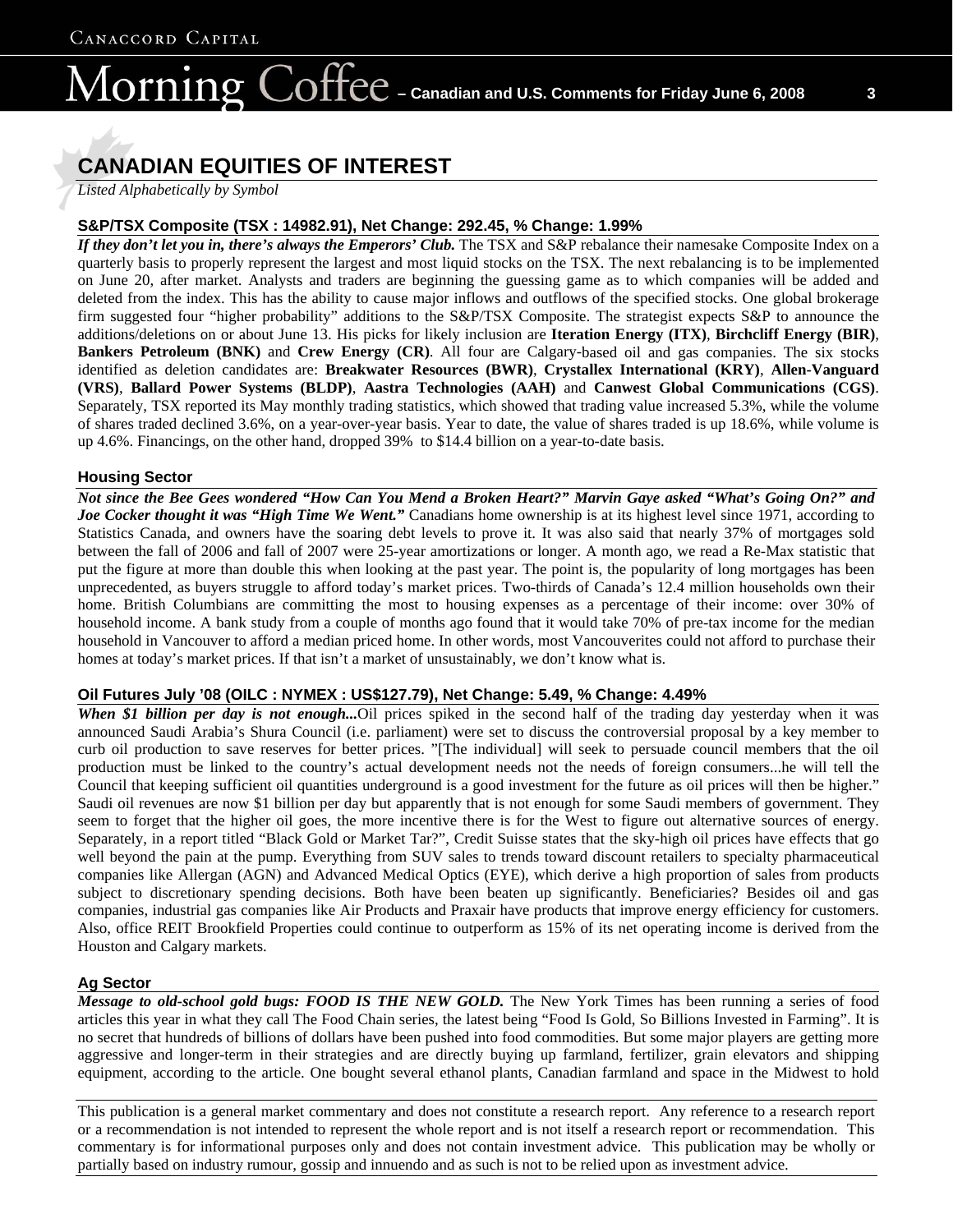# $\overline{\text{Coffect}}$  – Canadian and U.S. Comments for Friday June 6, 2008  $_{4}$ lorning

millions of bushels of grain. Another is buying grain elevators, fertilizer distribution outlets and fleets of barges and ships. It's called "owning structure", taking further Denis Gartman's descriptions of commodities "things that if you drop on your foot will hurt" to a whole new level. Efforts to consolidate, aggressively manage, and increase technology are expected to significantly increase efficiencies and therefore food yields. By the way, Bloomberg reported that North Korean leader Kim Jong Il is said to be diverting over 90% of international food aid to the military so as to maintain his grip in power at the expense of his starving citizens, according to defectors.

#### **Baytex Energy Trust\* (BTE.UN : TSX : \$31.74), Net Change: 2.93, % Change: 10.17%, Volume: 1,433,522**

We're told that this is better than an unassisted triple play: Baytex announced three developments yesterday: 1) A 25% increase to monthly distributions from \$0.20 to \$0.25 per trust unit; 2) the successful completion of the acquisition of Burmis Energy; and 3) the increase of their corporate credit facilities to \$485 million. The increase in monthly distributions will start in July. The distribution increase is attributable to the strength of Baytex's underlying business and the outlook for a continued strong commodity price environment. The company's guidance for the remainder of the year is 40,500-41,000 boe/d and total distributions in 2008 will represent a payout ratio of approximately 50% (before DRIP). It is anticipated that the company's cash flow balance for 2008 will be more than sufficient to fund their exploration and development capital program of \$170 million for the year. Concurrent with the closing of the Burmis acquisition and Baytex's total corporate credit, facilities have been increased to \$485 million from \$370 million. Production from the Burmis properties averaged 3,791 boe/d during the first quarter of 2008. The assets of Burmis are principally multi-zone liquids-rich natural gas and light oil properties in west central Alberta, and include approximately 9.5 million boe of proved plus probable reserves and 110,300 net acres of undeveloped land at year-end 2007. By the way, there are nearly 90 Blue Jays games on TV between now and NHL preseason.

#### **Certicom\* (CIC : TSX : \$2.16), Net Change: -0.31, % Change: -12.55%, Volume: 275,846**

*Blame Big Blue.* Certicom reported weak Q4 results yesterday, with revenues well below expectations at US\$3.5 million (down 46% year over year). The company's net loss came in at US\$4.1 million, or US\$0.09 per share, while Canaccord Adams Technology Analyst Dushan Batrovic had been forecasting sales of US\$5 million and a US\$0.04 loss. Management attributed the miss to the timing of **IBM (IBM)** revenue recognition and to a shift in strategy toward solution-based versus toolkit-based offerings. Batrovic believe this transition could have further disruptive impacts to Certicom's near-term financials, with perhaps resurgence in the back half of the year. Batrovic's inclination is to give the new CEO Karna Gupta the benefit of the doubt on this quarter's poor performance for two reasons: First, financial disruptions during a required strategic shift should not be considered a major surprise. Second, since Gupta has come on board, Certicom has announced several material contracts, including a notable one from IBM. Gupta's commentary would also suggest that we could see other large announcements in the coming months.

#### **Cline Mining\* (CMK : TSX : \$2.27), Net Change: 0.48, % Change: 26.82%, Volume: 9,059,165**

Like the word "counterintuitive" being one word – counterintuitive. Like many small Canadian coal companies, shares of Cline Mining added to their recent run yesterday, helped by a big one-day move in energy and the TSX Composite. Earlier this week, the Financial Post Trading Desk highlighted a Reuters report of more hikes to coal price contracts by Chinese coking coal producers, and a separate report by Reuters that state-run Coal India is eyeing assets in Canada, Africa and Australia to meet the energy needs of the country. What was impressive yesterday was that Cline continued to show strength in the face of what at first glance appeared to be negative news for the company. On Tuesday and Wednesday this week, the Globe and Mail, and The Province (local B.C. paper), respectively, reported on comments made by Democratic nomination front-runner and possibly the next U.S. President, concerning a long-simmering sore point in Canada-U.S. relations. With voters in South Dakota and Montana going to the polls this week in the last two primaries in a dramatic race for the Democratic nomination, Obama appealed to environmentalists - and a few superdelegates - by throwing his support behind a campaign to halt a proposed coal mine on the headwaters of the Flathead River, in southeastern B.C. In an email, Matt Chandler, of Obama's Montana press office, stated, "Barack Obama supports efforts by Senators Max Baucus, Jon Tester as well as Governor Brian Schweitzer to stop the Cline mine." According to the Globe and Mail, the three Montana politicians, all superdelegates at the Democratic national convention, have been strong critics of the proposed mine, saying it would pollute waters south of the border and threaten Montana's Glacier National Park. The Province added that Cline Mining is seeking approval for the Lodgepole Mine in the Flathead Valley 50 kilometres south of Fernie, which would swallow a mountain ridge in order to produce 5,480 tonnes of coal per day over 12 years. It is important to note that the decision over whether the proposed coal mine goes ahead clearly rests with B.C. and Canada, as said by Chloe O'Loughlin, director of the B.C. chapter, Canadian Parks and Wilderness Society.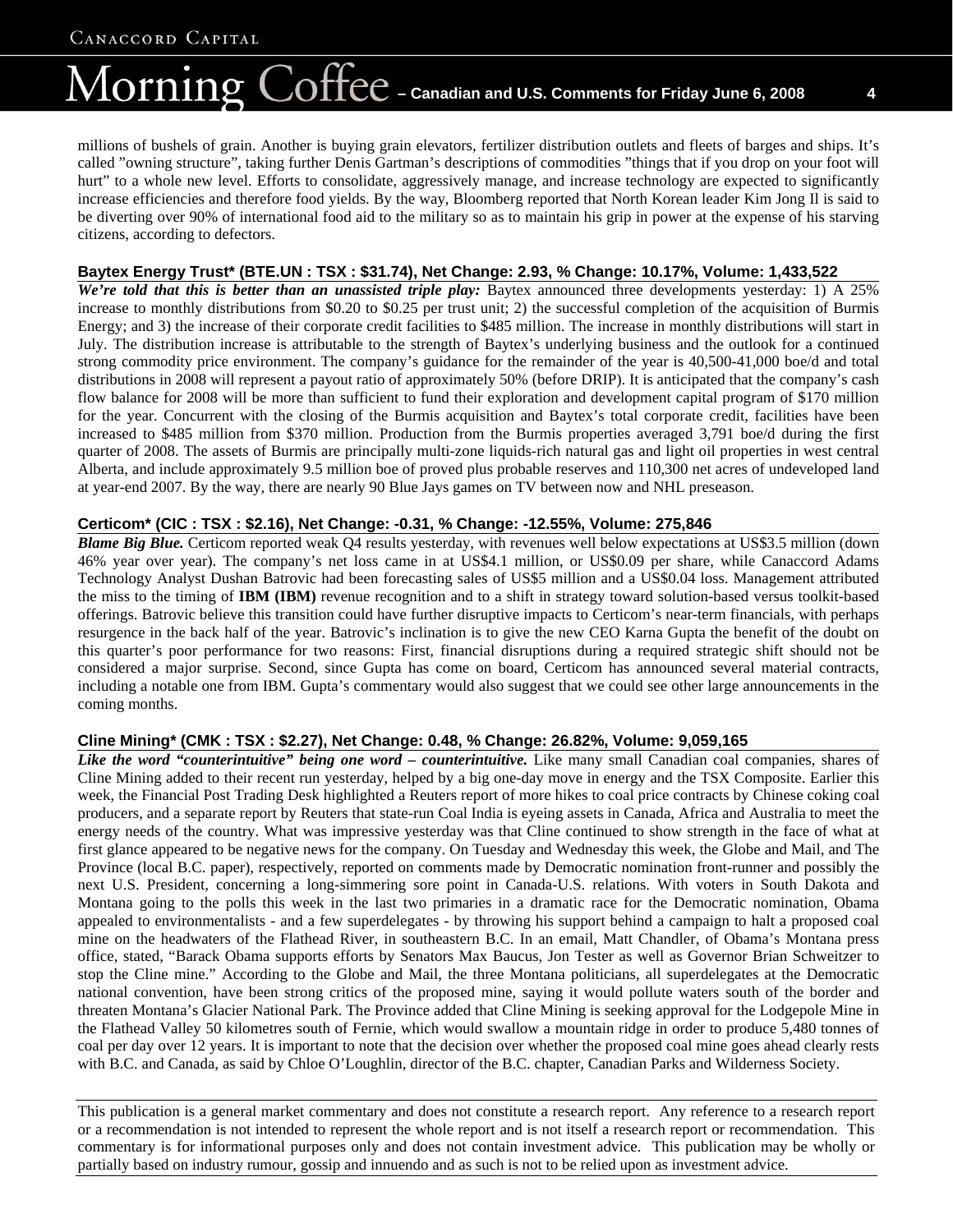# $\overline{\text{Coffec}}$  – Canadian and U.S. Comments for Friday June 6, 2008  $_{\text{S}}$ lorning

#### **Cardiome Pharma\* (COM : TSX : \$10.20), Net Change: 0.58, % Change: 6.03%, Volume: 348,265**

*This one's now in the SAC.* Hedge fund billionaire Steve Cohen's SAC Capital disclosed a 6.8% passive ownership in the biotech firm through a couple of his firms. That's 4,327,480 shares, having only owned 36,945 at the quarter ending March 31, 2008. SAC is a multi-strategy, \$14 billion behemoth founded by Cohen in 1992. He is reported to be personally worth some \$6.5 billion. Recently, **Sanofi-Aventis (SNY)** announced it expects to file for FDA approval of its antrial fibrillation drug Multaq in June. This is a potential competitor drug to Cardiome's vernakalant oral drug. The Phase 2b vernakalant oral data is expected in late June. Management also recently said that active negotiations with a few potential partners are underway and expects to announce a partnership agreement or buyout shortly after, likely in early July. The FDA continues to lean on its proverbial shovel. The dossier remains under review at the Office of Drug Evaluation, although on the positive side, no further data has been requested.

#### **Daylight Resources Trust (DAY.UN : TSX : \$11.22), Net Change: 0.41, % Change: 3.79%, Volume: 482,788**

*You want to do WHAT in broad daylight?* The trust has had its share of difficulties in the past; some operational, some weather related and some market related. However, with the recent strengthening of commodity prices, combined with recent operational success, Daylight appears to be back on track and in a position to execute on a more growth-oriented strategy. While lacking the niche focus that some trusts have, Daylight has a well-balanced portfolio of conventional oil and gas assets that offer both nearterm and long-term growth potential. The recent success of its west central farm-outs has revealed significant future development potential from its existing properties in the region while GPP status granted on its Cecil property has finally allowed them to ramp up production from that asset. The recently announced acquisition of **Cadence Energy (CDS)** will consolidate its ownership in a high-quality light-oil pool with significant long-term development potential. Daylight continues to trade at a substantial discount relative to its market peers and at a discount that Canaccord Adams Energy Trust Analyst Kyle Preston believes unwarranted. Could Daylight raise its monthly distribution? If monthly distributions stayed at \$0.10 per unit, Daylight's distribution payout ratio would be 30% and their total payout ratio would be 72% including distributions and capital expenditures.

**Essential Energy Services (ESN.UN : TSX : \$3.12), Net Change: -1.05, % Change: -25.18%, Volume: 1,806,165 Mullen Group Income Fund (MTL.UN : TSX : \$22.47), Net Change: 1.36, % Change: 6.44%, Volume: 122,222**  *Maintaining monthly distributions, Essential?* Mullen plans to buy Essential's fluid-transport and oil-field hauling business for \$135 million in cash. The acquisition will bolster Mullen's operations in regions that have been getting attention for their unconventional oil and gas resources. The transport and hauling unit, which operates under a host of names, includes six business lines active in Saskatchewan, Alberta and north-eastern British Columbia. Mullen expects the business to generate revenue of \$115 million in 2008, and produce margins similar to its other operations. The acquisition expands Mullen's services to companies playing prospects such as the Horn River and Montney unconventional gas formations in British Columbia and Bakken oil in south-eastern Saskatchewan. The transaction is expected to close by early July. Mullen will fund the cash purchase price from its existing cash reserves and its existing bank facility. Essential's trust units tumbled after announcing the deal; the trust will have to cut its monthly distribution to \$0.015 from \$0.05 per unit. According to Essential, the business it is selling accounted for 38% of its revenue (~\$34 million) in Q1. Essential will reposition itself as pure-play down-hole oil field services firm.

#### **Intrinsyc Software\* (ICS : TSX : \$0.59), Net Change: -0.01, % Change: -1.67%, Volume: 23,100**

*Their Soleus Adaptation Kit plugs into the Microsoft Platform Builder configuration tool, with a combined menu structure and expanded drag-and-drop support to accelerate OS and mobile device configuration – comes in cherry red.* It appears small-cap tech stocks are attracting more interest of late. Several of them have had significant bounces off their recent lows after suffering many challenging months, including **Redline Communications (RDL)**, **DragonWave (DWI)**, and **Bridgewater Systems (BWC)**. Dragonwave and Redline benefited directly from the announcement that **Sprint (S)** and **Clearwire (CLWR)**  would merge their wireless broadband divisions. Redline announced some good news of its own, including a solid quarter, as well as industry awards. Bridgewater meanwhile announced customer wins. As risk appears to be draining out of the market, investors may be gaining confidence in these small-cap tech names. We wonder if there are other beaten-down, small-cap Canadian tech names that could bounce on some good news. One company covered by Canaccord Adams comes to mind: Intrinsyc Software. After winning several contracts earlier this year, the shares have pulled back. Canaccord Adams Technology Analyst Peter Misek thinks more contract announcements are on the way. Based on Intrinsyc's growth potential, he believes that the current market discount is not justified.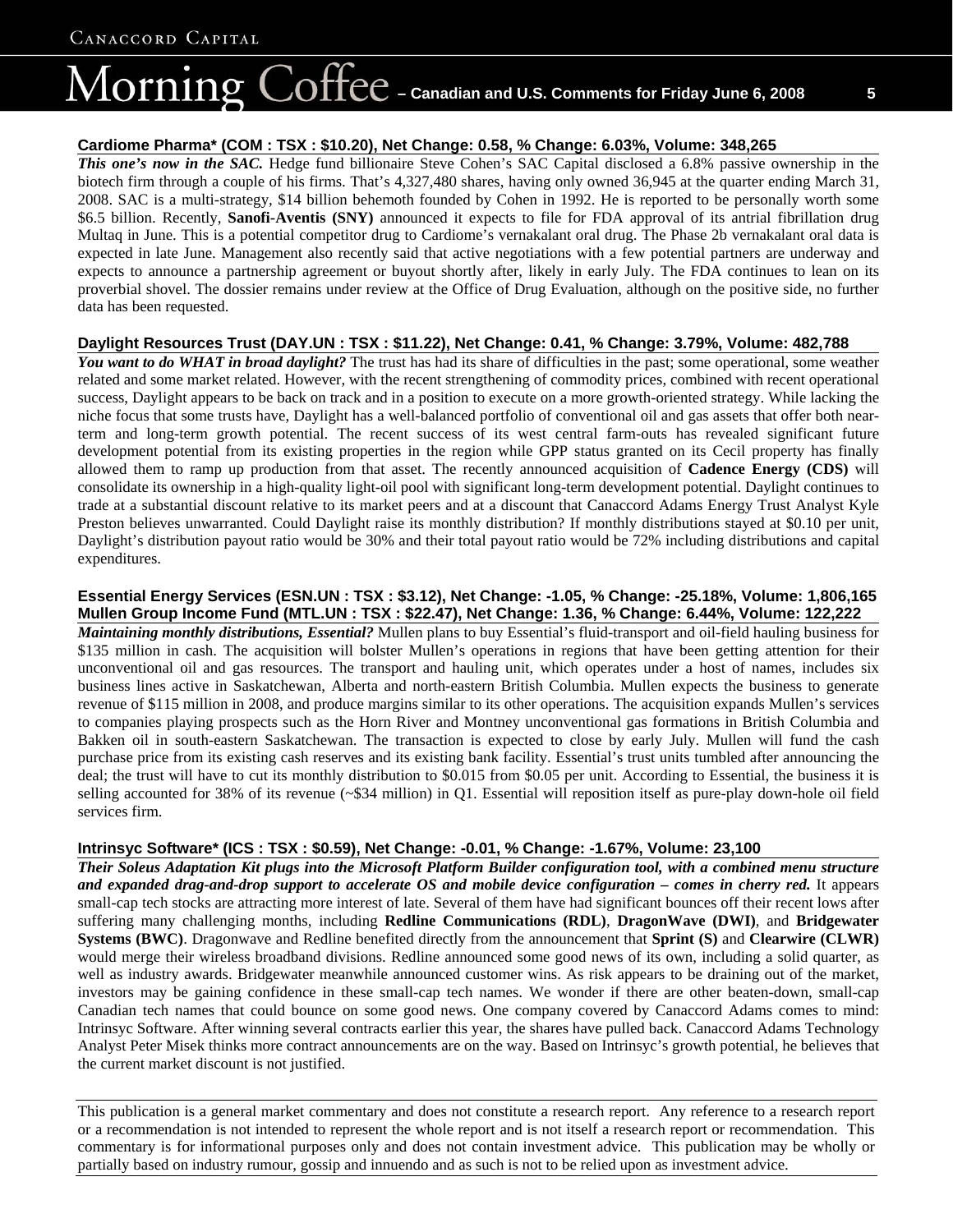# $\overline{\text{Coffect}}$  – Canadian and U.S. Comments for Friday June 6, 2008  $-$  6 lorning

#### **MDS (MDS : TSX : \$16.90), Net Change: -1.70, % Change: -9.14%, Volume: 1,505,051**

*"After careful examination, I have diagnosed a disappointed shareholder."* – Dr. Go Desk. This health sciences company, which specializes in analytical instruments, molecular imaging and contract research, reported a lower Q2 profit and reduced its full-year outlook due to weak U.S. demand for its high-end medical instruments. Adjusted EPS was \$0.06, down from \$0.11 a year ago, while revenue rose 24% to \$326 million. In comparison, analysts were expecting revenue of \$306.5 million and adjusted EPS of \$0.10. Worse, MDS lowered its outlook for the year, now expecting revenue of \$1.25-1.29 billion and adjusted EPS in the range of \$0.27-033. The previous estimate was \$1.25-1.3 billion for the revenue and \$0.37-0.43 for the adjusted EPS. Management attributes the weak outlook to drop in sales of specialized medical instruments in the U.S, and slower-thanexpected growth in its contract research. In early April, Obrem Capital Management LLC, which holds a 5.1% stake, said it wanted the company to formally hire financial advisers to explore strategic alternatives. According to Obrem, significant shareholder value could be created through the spin-off or sale of one or several of the company's business units.

#### **Pacific Rubiales Energy\* (PEG : TSX : \$10.67), Net Change: 0.61, % Change: 6.06%, Volume: 1,872,067**

*So you think you can find oil in Columbia? The auditions continue...*Yesterday, Pacific Rubiales successfully completed the first phase selection process for the crude oil development in the Eastern Llanos Basin of Columbia. The company reported that Meta Petroleum, the company's wholly-owned subsidiary has qualified by the Agencia Nacional de Hidrocarburos (ANH) as a valid operator along with 11 other companies, and will move into the next round. This will culminate in ANH awarding contracts for eight exploratory blocks. The results of the bidding process are expected to be announced by June 20. The company also believes that with Meta Petroleum's experience in the development and operation of the Rubiales heavy oil field, they will have a competitive advantage in the new exploratory block allocation process, expected to be completed by August. The Eastern Llanos basin has high hydrocarbon potential. Two major oil fields, Caño-Limón and Castilla, are located in this basin and there are more than 50 other minor oil fields. Most of the oil in this basin has been found in structural features including basin (antithetic) faults. Also, there are reverse-fault anticlines, low-relief anticlines and stratigraphic traps that have high exploration potential but have not been highly explored to date.

#### **Allen-Vanguard\* (VRS : TSX : \$2.64), Net Change: 0.20, % Change: 8.20%, Volume: 1,093,609**

*If there's one thing these guys know better than anybody else – it's all about timing.* Shares of this bomb disposal and protection equipment company didn't totally blow after announcing it received an order valued at US\$10 million for dismounted electronic counter-measures equipment ("ECM") for a Commonwealth country customer. Shares rallied despite the fact that the new contract is coming from pending orders, and is part of the previously-announced \$50 million of expected orders for ECM equipment. The new order is scheduled for delivery through the fourth quarter of fiscal 2008 and the first quarter of fiscal 2009. The stock has been beaten down since last September, when the company completed the acquisition of Med Eng Systems, a world leader in bomb-disposal suits. Recently, the shares bounced off their 52-week low as Allen-Vanguard announced what appeared to be a positive agreement with Science Applications International Corporation (SAI) to develop CBRNE (Chemical, Biological, Radiation, Nuclear and Explosive) Defence technologies and distribute Allen-Vanguard's products to U.S. Federal Agencies.

#### **Westport Innovations\* (WPT : TSX : \$4.59), Net Change: -0.23, % Change: -4.77%, Volume: 1,221,179**

*Backin' my HayDay.* Westport reported their Q4 and fiscal 2008 results this week and said they were witnessing an "unprecedented" increase in interest for their products, due to the lower cost of natural gas compared with oil-based fuels, coupled with the environmental benefits. Yesterday, Westport announced that HayDay Farms has ordered 20 heavy duty LNG trucks (new Kenworth T800 trucks incorporating the company's proprietary HPDI technologies). The value of the contract was not disclosed, but assuming US\$80,000/truck (for Westport), the deal would be around US\$1.6 million. This order comes from a non-port customer and confirms Westport's assertion that commercial interest is now extending beyond the ports of Los Angeles and Long Beach and that economics are combining with the environmental benefits to drive this demand. According to this customer: "At over US\$4 per gallon for diesel and the natural gas equivalent at approximately US\$3 per gallon, purchasing LNG trucks delivering the same torque and efficiency just makes sense."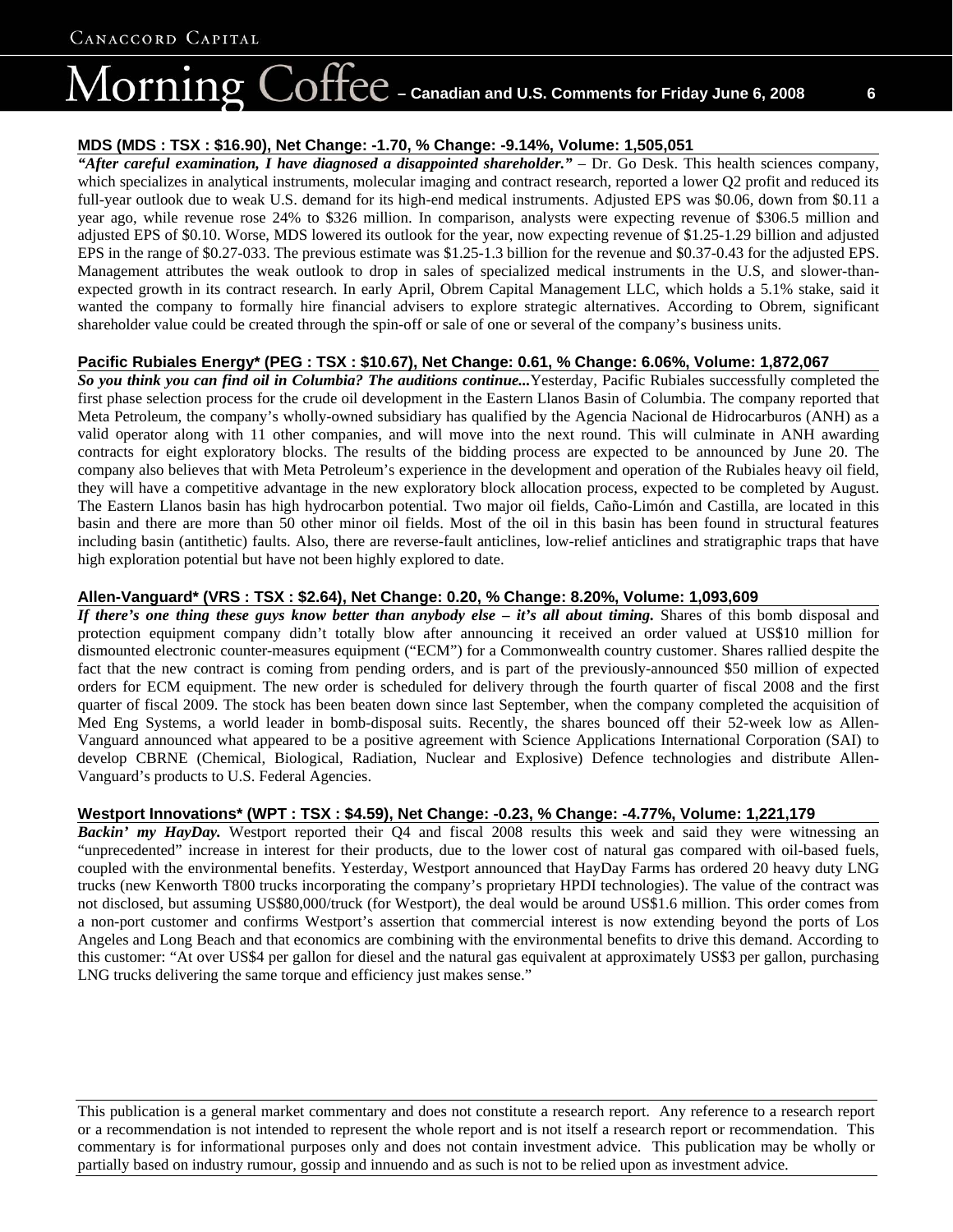# $\partial_{\Omega} \Theta = 0$  – Canadian and U.S. Comments for Friday June 6, 2008  $\Gamma$ lorning

# **U.S. EQUITIES OF INTEREST**

*Listed Alphabetically by Symbol*

#### **Cirrus Logic (CRUS : NASDAQ : US\$7.00), Net Change: 0.37, % Change: 5.58%, Volume: 1,500,014**

*Pentium inside? Don't think so.* Roth Capital said yesterday that during their recent trip to Asia, the firm's channel checks at consumer electronics manufacturers confirmed that Cirrus has been designed into the next generation **Apple's (AAPL)** Classic, Touch and Nano iPods. While the company is not commenting on these design wins, Roth believes Apple could become a meaningful revenue contributor to Cirrus starting in Q2/09. The firm has raised its target price, believing Cirrus could potentially secure an additional ~25 million unit order for its audio codecs with these two design wins. Oppenheimer is slightly less bullish, noting that after a recent meeting with Cirrus management, they believe near-term trends remain muted, if only seasonal, although management continues to be bullish on H2/08 prospects, particularly in portable audio. The firm highlights that Cirrus is a share taker in portable audio, with key design wins at multiple tier-1 players, which should help spark some long-awaited top-line growth. They remain concerned, however, with the potential margin degradation and lack of non-portable growth drivers.

#### **Del Monte Foods (DLM : NYSE : US\$7.78), Net Change: -1.05, % Change: -11.89%, Volume: 4,948,071**

*Peaches, pears and pineapples – i.e. the full Del Monte.* The producer, distributor and marketer of branded food and pet products had investors going bananas after providing an outlook for its 2009 fiscal year that was lower than Wall Street estimates, citing rising commodity costs. Shares fell even though Del Monte posted higher quarterly profit - net sales for Q4F08 of \$1.04 billion compared to \$940.1 million last year, an increase of 11.1%. EPS from continuing operations was %0.25, up \$0.07 from the previous year. The positive impact from the earnings reported more than offset significant year-over-year increases in inflationary and other operation costs, particularly pet ingredient and fish costs. Overall, there are two main themes to FY09: a) The company is planning to drive and invest behind much higher levels of invasion in key brands and expansion of packaged produce to facilitate long-term EPS growth; and b) The company is expecting to implement price hikes of about three times higher than usual. As for use of cash in 2009, the company plans to focus on debt reduction and maintain its dividend pay out. Given the challenging economic conditions, planned investments in growth engines and targeted leverage ratios, Del Monte does not currently plan to repurchase any common stock. Going forward, Del Monte expects sales growth of 5-7% in FY09, with earnings per share from continuing operations of \$0.58-0.62.

#### **First Solar (FSLR : NASDAQ : US\$256.00), Net Change: 13.12, % Change: 5.40%, Volume: 4,924,562**

*Suffering from tellurium availability issues?* With the Dow up more than 200 points yesterday, it would be surprising for a stock not to be in the green. However, there were a couple First Solar and solar industry-specific pieces of news that provided a little extra boost. Briefing.com reported that research out of Deutsche said nothing new has emerged to fundamentally impact First Solar, and that the recent volatility in the stock has been driven by incentive program speculation and changes. The brokerage also said volatility has been impacted by press commentary on: a) CEO stock sales; b) speculation on potential legislation banning cadmium; and c) tellurium availability issues. In short, Deutsche believes these are recycled issues, and that nothing new has emerged to fundamentally impact the company. Separately, AmTech said that a parliamentary discussion in Germany will be taking place today, in regards to finalizing FIT digressions in Germany. FIT Digression Assumptions Remain the Same: Roof system cut 8% in 2009 and 2010, 9% in 2011. Roof systems main end market in Germany versus free-field in Spain. Large free field digression 10% in 2009 and 2010, 9% in 2011. Install Windows Possible: In addition to the FIT reductions above, which have been discussed over the past several days, there is now the potential for growth windows to be added to the legislation in order to fine tune the subsidy burden.

#### **Level III Comm. (LVLT : NASDAQ : US\$4.42), Net Change: 0.52, % Change: 13.33%, Volume: 106,294,645**

*What could possibly be better than Level II?* Level III Communications climbed higher in head-scratching fashion yesterday, rising on what appeared to be a complete lack of newsflow. On closer look, it would appear investors were simply happy with the company's comments at the annual Oppenheimer Communications & Technology Conference (yes, the very one we've been raving about all week). After all, who doesn't get excited when they hear about semiconductors and software services (- ^)? Level III did provide a fairly positive update in its Tuesday presentation, saying that it expects to be cash flow break-even for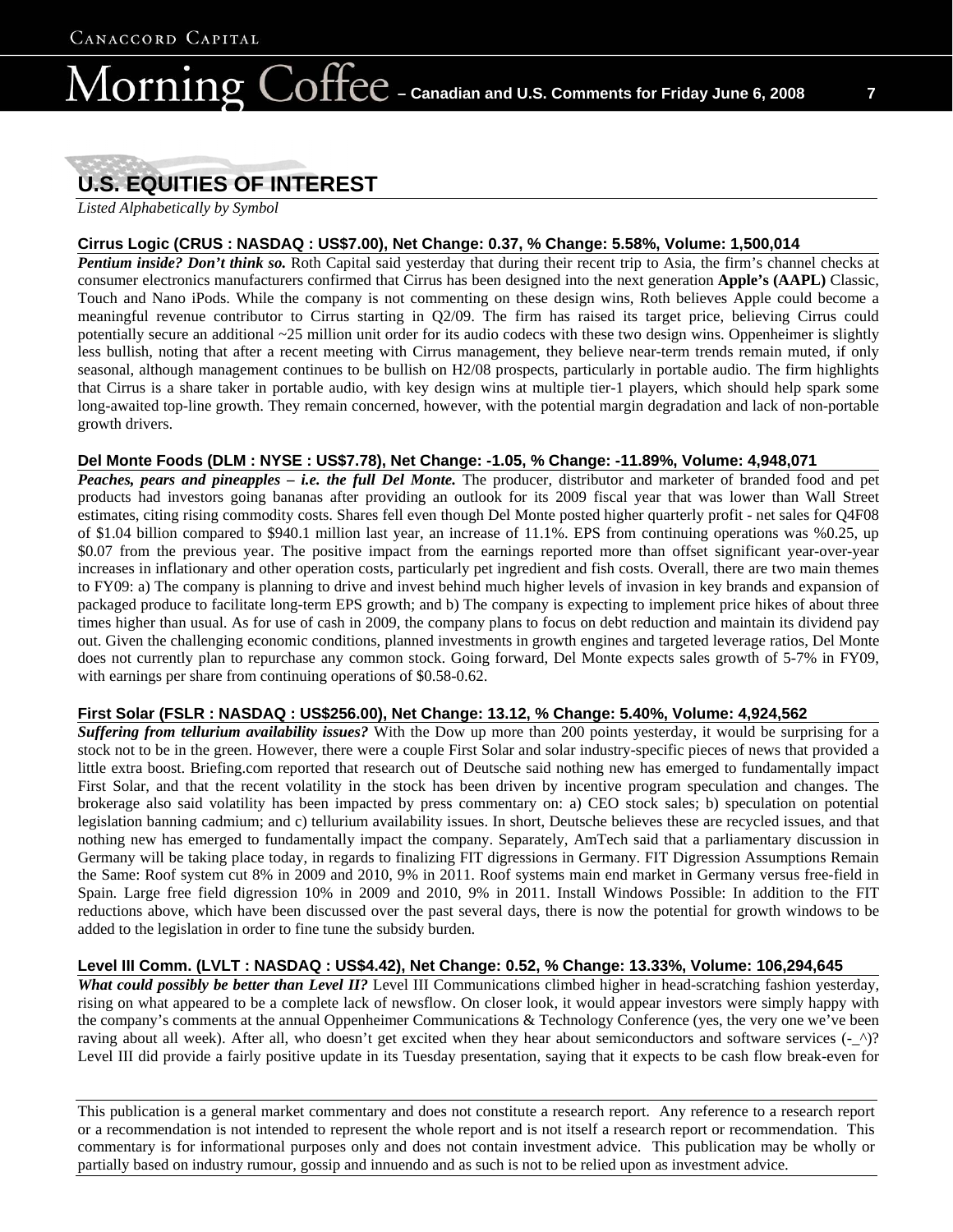# $\bigcirc$ O $\bigoplus$   $\bigcirc$   $\bigoplus$   $\bigcirc$   $\bigcirc$   $\bigcirc$   $\bigcirc$   $\bigcirc$   $\bigcirc$   $\bigcirc$   $\bigcirc$   $\bigcirc$   $\bigcirc$   $\bigcirc$   $\bigcirc$   $\bigcirc$   $\bigcirc$   $\bigcirc$   $\bigcirc$   $\bigcirc$   $\bigcirc$   $\bigcirc$   $\bigcirc$   $\bigcirc$   $\bigcirc$   $\bigcirc$   $\bigcirc$   $\bigcirc$   $\bigcirc$   $\bigcirc$   $\bigcirc$   $\bigcirc$   $\bigcirc$   $\bigcirc$   $\bigcirc$   $\big$ lorning

the remainder of 2008 and cash flow positive by 2009. Core revenue growth for 2008 is expected to range 8-13% (higher than a consensus forecast), and the company said it should not have any debt issues until at least 2010. Good news. However, another explanation for this week's share appreciation relates to recent analyst activity. UBS upped its price target earlier in the week, saying it was pleased with the growth in Level III's core network services. The firm believes that demand and pricing trends will remain healthy, and is confident in management's ability to achieve its financial goals. JPMorgan and Goldman Sachs have also been touting the stock, saying Level III should reach 2008 targets without backloading. Perhaps the best news of all was that Level III had decided to change its name to Level IV to boost its competitive advantage. Just kidding...but we'd certainly be buyers if they did.

#### **Monsanto Company (MON : NYSE : US\$138.51), Net Change: 6.91, % Change: 5.25%, Volume: 10,060,287**

*When in Rome...*The agricultural biotech company pledged to develop seeds by 2030 that would yield crops of corn, soybeans and cotton that uses 30% less water, land and energy to grow. The announcement was made to coincide with the major world summit on the subject of food being held now in Rome. Monsanto is lobbying the case for genetically modified food, and rightfully so, though they did not mention the word "genetic" anywhere. One expert doubts Monsanto's goals, saying "The hype-to-reality ratio of [doubling yields] is essentially infinity." One thing is beyond debate: Monsanto's stock has already doubled and it took less than a year to do so.

#### **Nucor (NUE : NYSE : US\$80.54), Net Change: 6.40, % Change: 8.63%, Volume: 12,706,402**

*Clark Kent – sans cape.* Shares of Nucor have been resembling the Man de Steel of late, nearly doubling in the past 52 weeks, and continued to surge higher yesterday after the steel producer raised its profit forecast for the second quarter because of strong global demand for steel products and rising margins. The bullish announcement came as JP Morgan and S&P Equity Research both raised Nucor's share price target, just two days after a similar upgrade of the steelmaker by Citigroup. Nucor said it now expects quarterly earnings between \$1.75-1.80 per share, compared to its previous forecast of \$1.55-1.60 per share, and above both the Street's consensus estimate of \$1.69 per share. An independent steel industry analyst said, "This is an indication of the sea-change in the global steel market, which has become a tsunami." She added that the Chinese-driven growth in demand has spread to the whole emerging market and driven up steel prices. Slightly less positive, an analyst with Bradford Research/Soleil said steel prices have soared nearly 50% this year, but said he believed they may have peaked. Moreover, "We are seeing that in some grades, such as galvanized steel, but it depends where scrap ends up," he said. Prices for scrap metal, which some steelmakers, like Nucor, use as a raw material are at record highs. For the day at least, the market viewed the Nucor news as a positive, and in return the entire steel sector was jumping yesterday, including **U.S. Steel (X)** and **AK Steel (AKS)**.

#### **Oracle (ORCL : NASDAQ : US\$23.18), Net Change: 0.27, % Change: 1.18%, Volume: 31,048,823**

*Takeover (n): a) A corporate action where an acquiring company makes a bid for an acquiree; b) What Larry Ellison does.* Bernstien & Co. asserted yesterday that Oracle is almost certainly going to continue spending billions of dollars on additional acquisitions. They note that CEO Larry Ellison last summer projected that the company would hit \$50 billion in annual revenue by FY12, but they contend that current businesses, growing at an estimated 11.4% CAGR, would only bring the total to \$34.4 billion by that time. Ergo, Bernstein thinks the company needs to make up the \$15.6 billion shortfall via acquisitions. At current rates, that would mean \$40 billion of additional acquisitions over the next four years. Ellison has spent \$33.5 billion buying the software maker's way into markets for telecom, retail and financial-services program. To keep his promise to double sales by 2012, Ellison needs to find a target in another big-spending industry, namely health care. And many say **Cerner (CERN)** may be Oracle's best target. The health-care software maker with programs for handling electronic medical records, accounting and billing now has a market value of \$3.71 billion. While Oracle hasn't made a public bid for Cerner, it has already bought the two largest companies on the target list - PeopleSoft and BEA Systems. Note that 63-year-old Ellison has been the architect of 40 takeovers since 2005.

#### **Regeneron (REGN : NASDAQ : US\$15.35), Net Change: -3.73, % Change: -19.55%, Volume: 5,741,656**

*Regenerun.* This drug-maker had investors running scared yesterday after it provided an uninspiring update at the North American Brain Tumour Consortium. Regeneron said that while its aflibercept treatment was showing positive radiological response rates in two types of brain cancer, the progression-free survival (PFS) primary endpoint had not been met. Important radiological response rates have been witnessed in all trials, but the duration of these responses was apparently inadequate. Even more disappointing, was that there appeared to be a difference in the treatment's toxicity profile compared to **Genentech's (DNA)** drug Avastin. Credit Suisse advised not to make too much of this latter point, as Regeneron's treatment has not been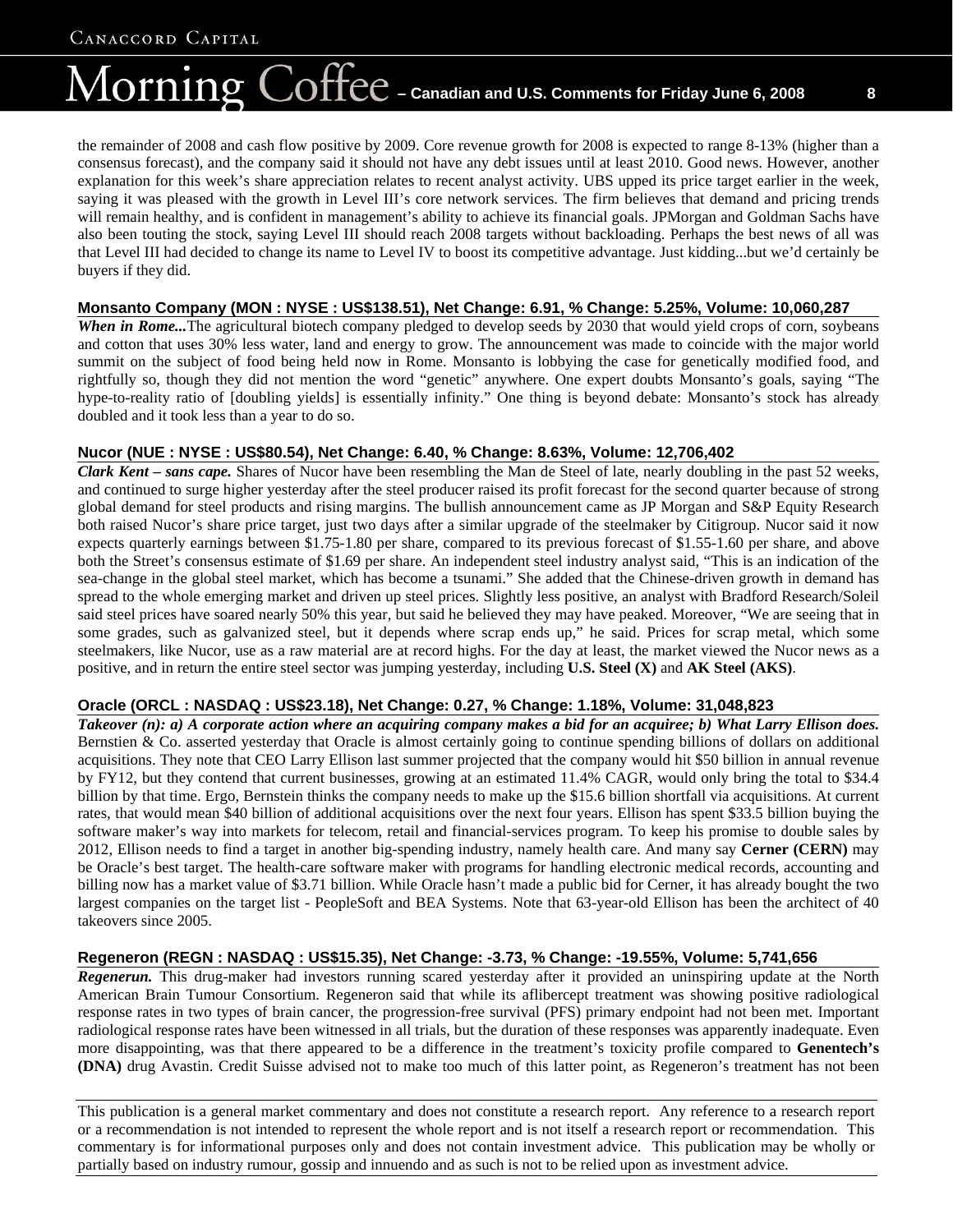# $\overline{\text{Coffect}}$  – Canadian and U.S. Comments for Friday June 6, 2008  $\qquad$  9 lorning

subjected to the same tests. However, the firm will be more cautious moving forward and has trimmed its target and rating on the news. Credit Suisse still believes in the long-term potential of Regeneron, due to: a) its aforementioned aflibercept drug; b) its strong cash position; c) potential for value creation with a recent **Sanofi (SNE)** deal; and d) potential for application of its IL-1 drug in other illnesses. Canaccord Adams remains equally bullish on the company's future, saying that it was encouraged by a large amount of other data presented at the conference.

#### **Smithfield Foods (SFD : NYSE : US\$28.28), Net Change: -1.85, % Change: -6.14%, Volume: 4,528,615**

*Oink*. Food producer Smithfield was uglier than a pudgy pink pig (please – they really aren't cute) after releasing weak Q4 results and providing flat guidance. Profit for the quarter ended April 27 came in at \$2.4 million, or 2 cents per share, as compared to \$37.1 million, or 33 cents per share in the year-ago period. Analysts had been expecting earnings of around \$0.07 a share on revenues of \$3.55 billion (versus an actual \$2.87 billion). Smithfield attributed its poor performance to weakness in their hog production business, which saw live hog prices fall dramatically and costs go through the roof. The company was able to offset much of this weakness through substantial improvement in its pork operations, as it received greater-than-expected prices and margins. Smithfield's exporting business was also solid, with its shipping rates higher than industry averages (total exports exceeded 1 billion pounds, a notable achievement). Still, these few positives were not enough to offset many negatives, with the company commenting that the meat industry could "not sustain itself in this environment." Grain diversion into ethanol, higher corn prices, and increased competition have seriously hurt Smithfield, who went as far as predicting a "worldwide disaster" should such conditions continue. The company said that it could not provide any assurance that operations would be profitable in the near future. It looks like you'll have to look for other stocks to bring home the bacon.

#### **Verizon Communications (VZ : NYSE : US\$38.96), Net Change: 1.98, % Change: 5.35%, Volume: 40,504,346**

*Can you hear me now?* Investors were all ears yesterday when Verizon announced that it would acquire competitor Alltel in a deal that will see the company become America's largest cellular provider. The company has entered into an agreement with Alltel and Atlantis Holdings (an affiliate of private investment firm TPG Capital and GS Capital Partners) to acquire all of Alltel's equity for approximately \$5.9 billion. Based on Alltel's projected net debt of \$22.2 billion, the aggregate value of this transaction is \$28.1 billion. Verizon believes the transaction (expected to close by the end of the year) will be "immediately accretive" and estimates its NPV to be approximately \$9 billion. This will be driven primarily by reduced capital expenditures and operating expenses, with the company guiding for cost savings of around \$1 billion. Lehman Brothers agreed with this forecast, commenting that Verizon should be able to realize significant synergies given its "existing roaming agreements, comparable network technologies, contiguous service territories and redundant SG&A." Credit Suisse added that the transaction should "make sense for [Verizon] equity owners", but only if the banks that underwrote Alltel's debt cooperate. The firm notes that banks still hold a material amount of Alltel bonds, which currently trade at a discount. If banks were to bid up these issues, the deal could end up costing a lot more. The Street didn't seem worried about this possibility, however, with most believing the gains to be derived against competitors such as **AT&T (T)** are far more important.

#### **Wal-Mart (WMT : NYSE : US\$59.80), Net Change: 2.12, % Change: 3.68%, Volume: 34,870,871**

#### **Costco Wholesale (COST : NASDAQ : US\$73.50), Net Change: 2.69, % Change: 3.80%, Volume: 6,103,358**

*"Soon everyone in the world will be wearing 2-for-1 jeans and Khakis will be outlawed forever, Muhahahah!"* – Evil Discounting Deviant. Wal-Mart and Costco on Wednesday announced May sales climbed more than analysts estimated, as shoppers flocked to discount chains to save money on fuel and food. Wal-Mart's same-store sales, excluding fuel, rose 3.9%, well ahead of the 1.6% growth analysts were expecting. Note that Wal-Mart shares are up more than 20% year to date; if the stock sustains its pace for the remainder of 2008, it would result in the best performance by the stock in nine years. The company is simply benefiting from the cost-conscious consumer as they are "cutting back on the number of destinations," and are, "going to...places they know they can rely on," one fund manager said on Thursday. It seems that in today's challenging market environment, Wal-Mart's message: "Save Money, Live Better" is becoming more and more relevant. Visits to Wal-Mart and Costco locations in higher income markets is growing faster than the rest of the chain, signalling that retailers are gaining among consumers because they save them money. Costco yesterday reported an increase in U.S. same-store sales of 7% in the four weeks ended June 1, while net income increased 32% to \$295.1 million. High(er)-end retailer **Gap (GPS)** meanwhile showed yesterday a decrease in net sales of 8% to \$1.09 million and a same-store sale decrease of 14%! Note to Gap: Consider selling medicine for \$4 or less and stop making 30-second commercials with people swing dancing in Khakis.